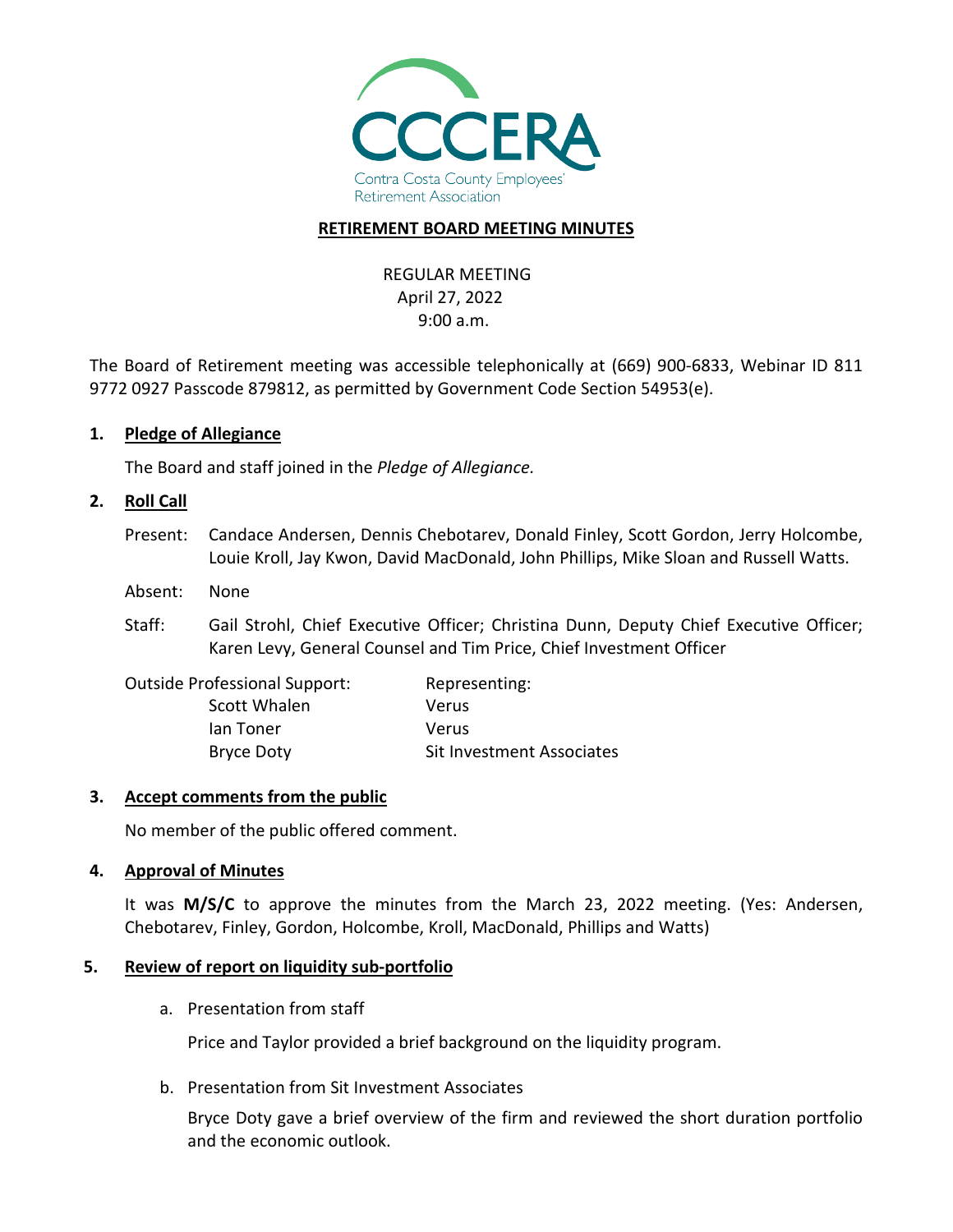Kwon was present for subsequent discussion and voting.

### **6. Educational presentation from Verus on investing in a rising rate environment**

Scott Whalen and Ian Toner presented an educational session on investing in a rising rate environment and different perspectives on interest rates and inflation.

## **7. Consider and take possible action to authorize the Board to conduct teleconference meetings under Government Code Section 54953 (e) and make related findings**

Levy presented the open meetings law regarding holding teleconference board meetings during a state-proclaimed state of emergency.

It was **M/S/C** to authorize the Board and its committee(s) to continue to conduct teleconference meetings for the next 30 days under Government Code Section 54953 (e) and make the following findings:

- 1. The Board has reconsidered the circumstance of the statewide state of emergency proclaimed by the Governor on March 4, 2020 and the countywide local emergency proclaimed by the Governor on March 10, 2020.
- 2. The following circumstances currently exist:
	- a. The statewide state of emergency and the countywide local emergency continue to directly impact the ability of the Board and its committee(s) to meet safely in person at meeting that are open to the general public because of the COVID-19 pandemic.
	- b. The County Health Officer's recommendations for safely holding public meetings, which recommend virtual meeting and other measures to promote social distancing, are still in effect. (Yes: Andersen, Chebotarev, Finley, Gordon, Holcombe, Kroll, MacDonald, Phillips and Watts)

It was the consensus of the Board to move to item 9.

# **9. Consider and take possible action to cancel the Board meeting of May 4, 2022**

It was **M/S/C** to cancel the May 4, 2022 Board Meeting (Yes: Andersen, Chebotarev, Finley, Gordon, Holcombe, Kroll, MacDonald, Phillips and Watts)

# **8. Consider and take possible action to authorize the CCCERA delegate to vote on the SACRS 2020-2021 Annual Audit Report**

It was **M/S/C** to direct the CCCERA Board voting delegate to vote to approve the SACRS 2020- 2021 Annual Audit Report. (Yes: Andersen, Chebotarev, Finley, Gordon, Holcombe, Kroll, MacDonald, Phillips and Watts)

# **10. Miscellaneous**

- a. Staff Report Strohl noted that there were over 200 plus March retirement applications received, which is a significant amount more than previous years.
- b. Outside Professionals None
- c. Trustee' comments Kwon reported he attended The Pension Bridge Annual Conference